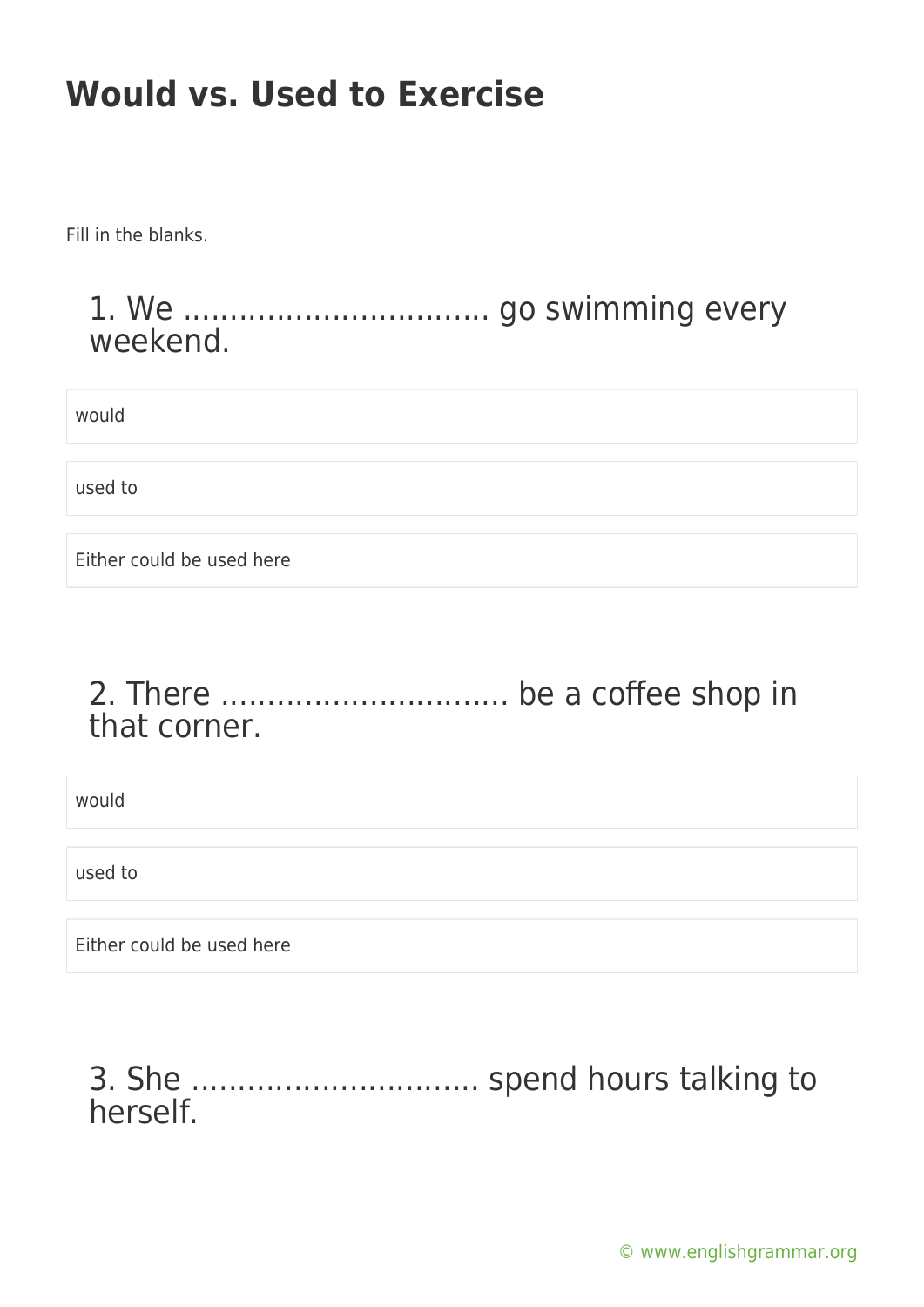would

used to

Either could be used here

#### 4. When I was a kid, I ................................. swim a lot.

used to

would

Either could be used here

# 5. There was no chance that my letter .................................... arrive in time.

used to

would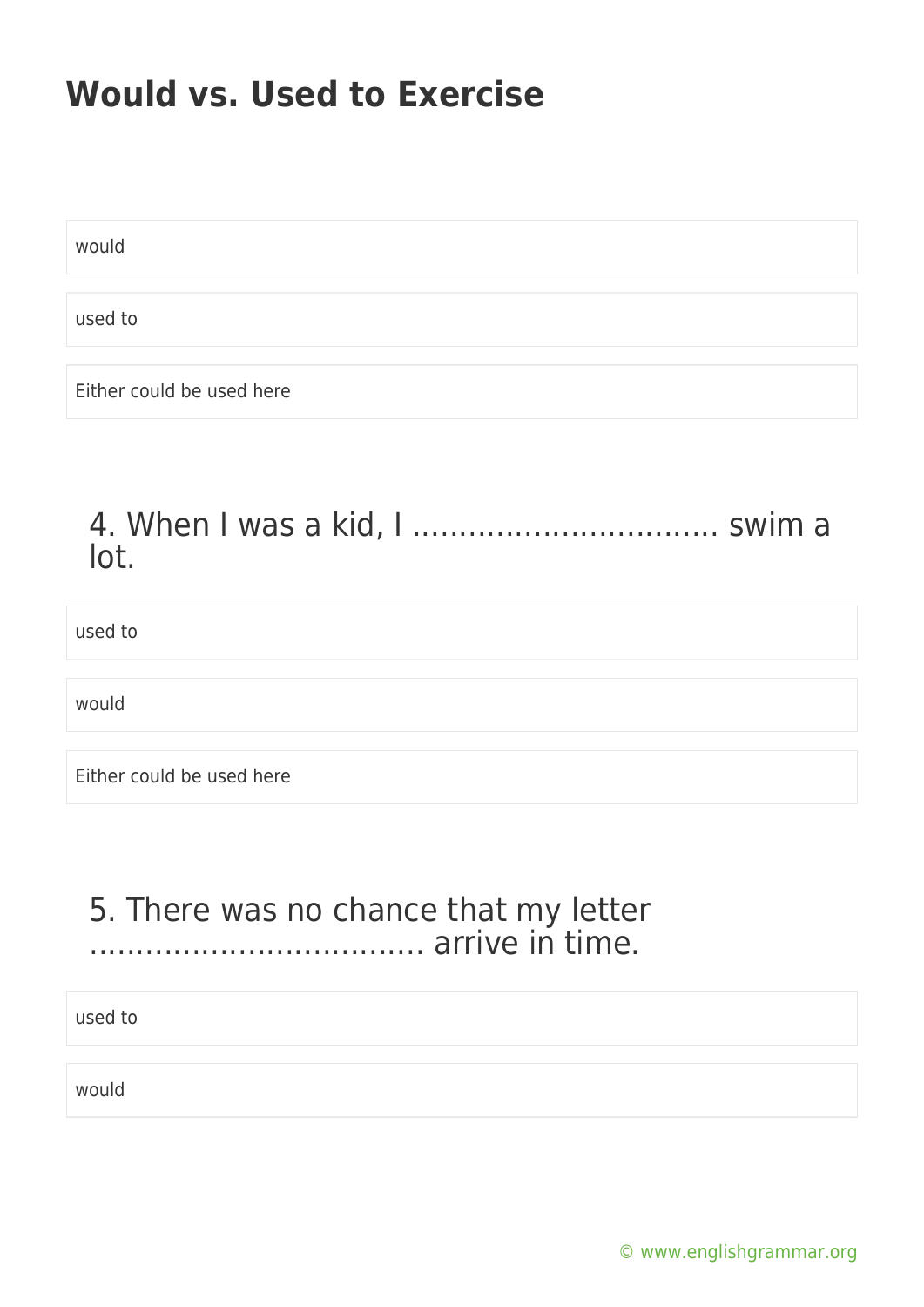Either could be used here

## 6. On that train, he first met the woman he ..................................... one day marry.

would

used to

Either could be used here

#### 7. I wish you ........................................ get angry so easily.

would not

used not to

Either could be used here

[© www.englishgrammar.org](https://www.englishgrammar.org/)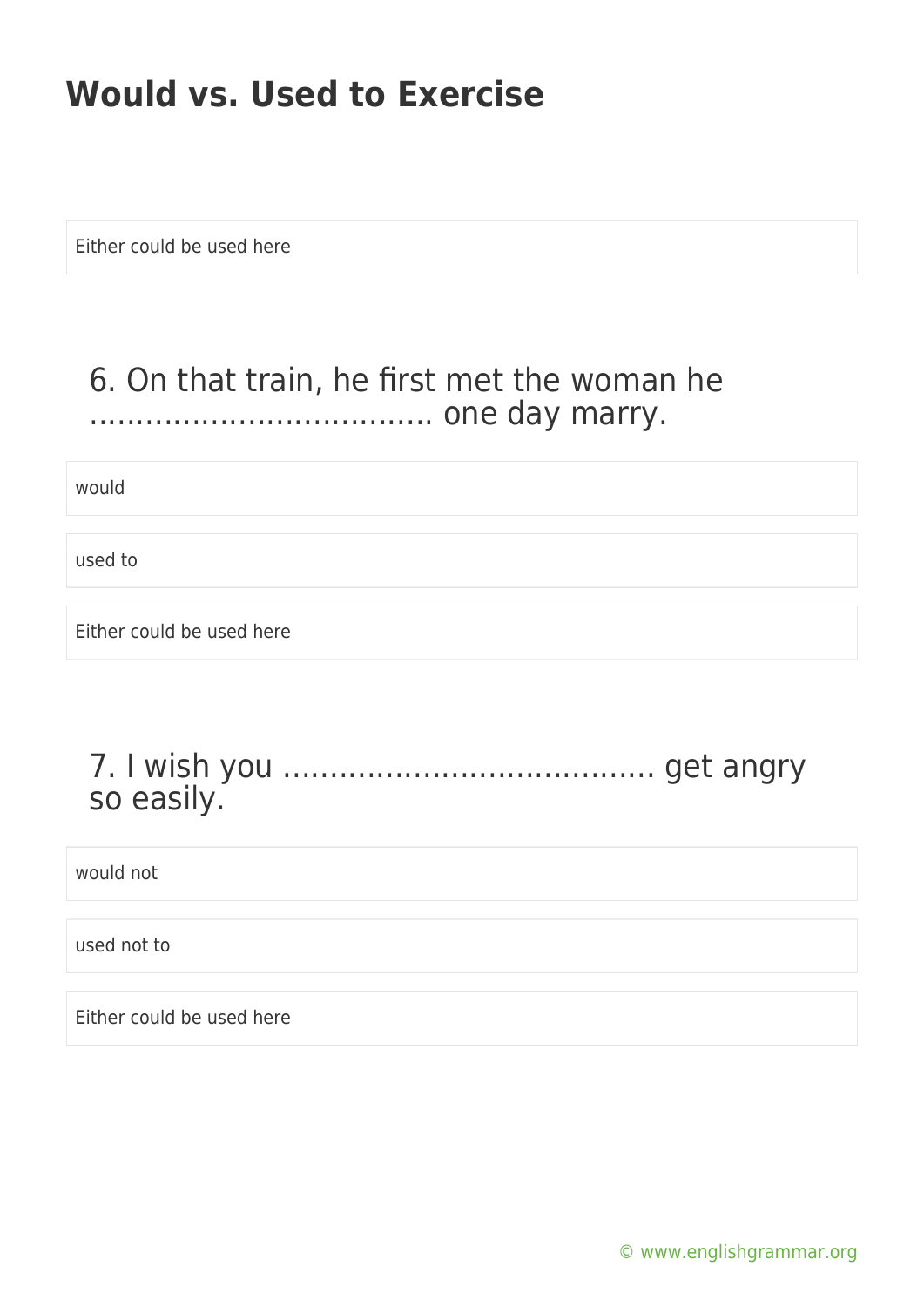#### 8. She asked if I ................................ like some advice.

used to

would

Either could be used here

# 9. He ................................. smoke.

would

used to

# 10. I ............................... like football, but now I don't.

would

used to

[© www.englishgrammar.org](https://www.englishgrammar.org/)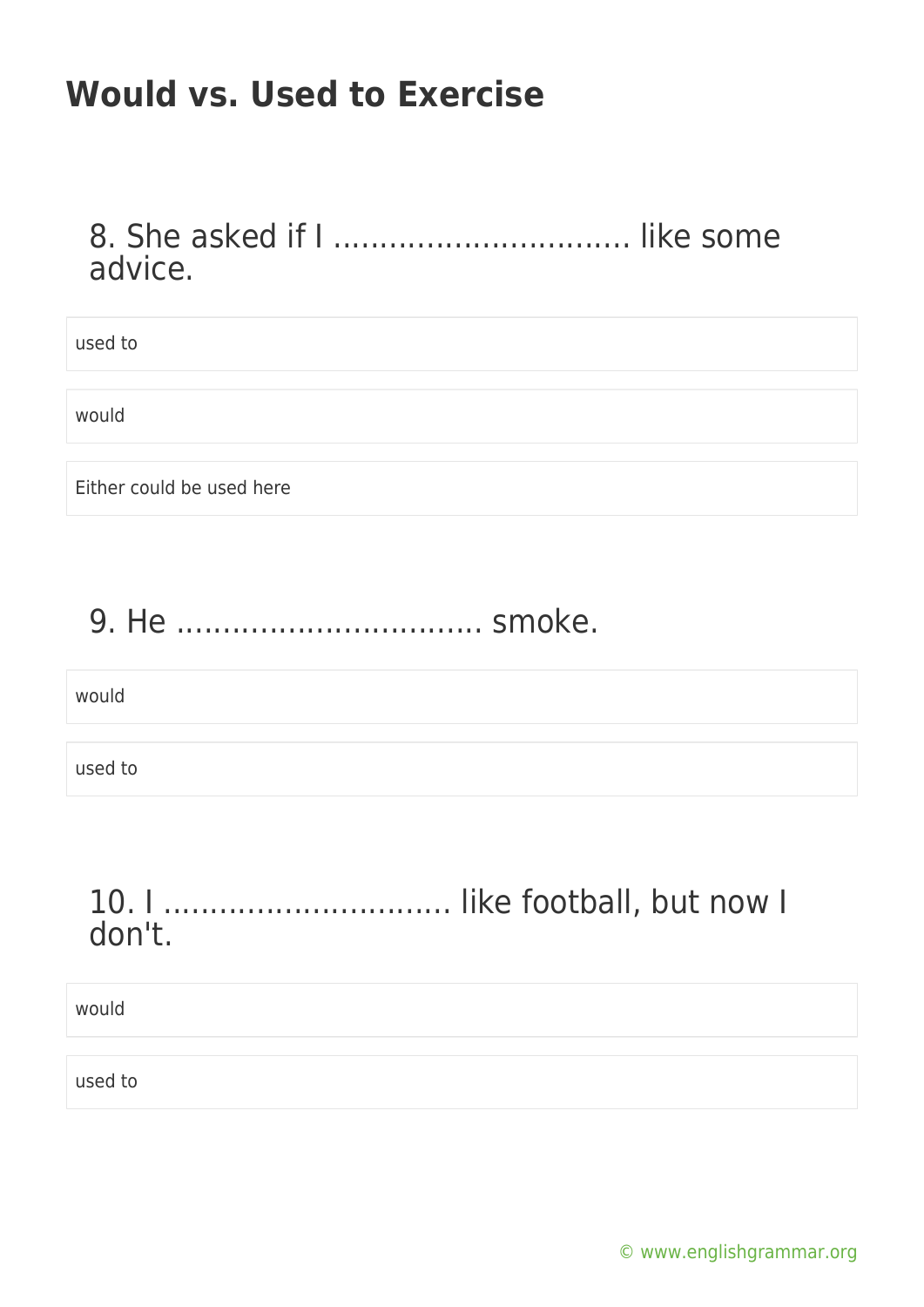Either could be used here

# 11. You ................................. hate him, didn't you?

used to

would

Either could be used here

#### 12. I always .................................. be afraid of spiders.

would

used to

Either could be used here

[© www.englishgrammar.org](https://www.englishgrammar.org/)